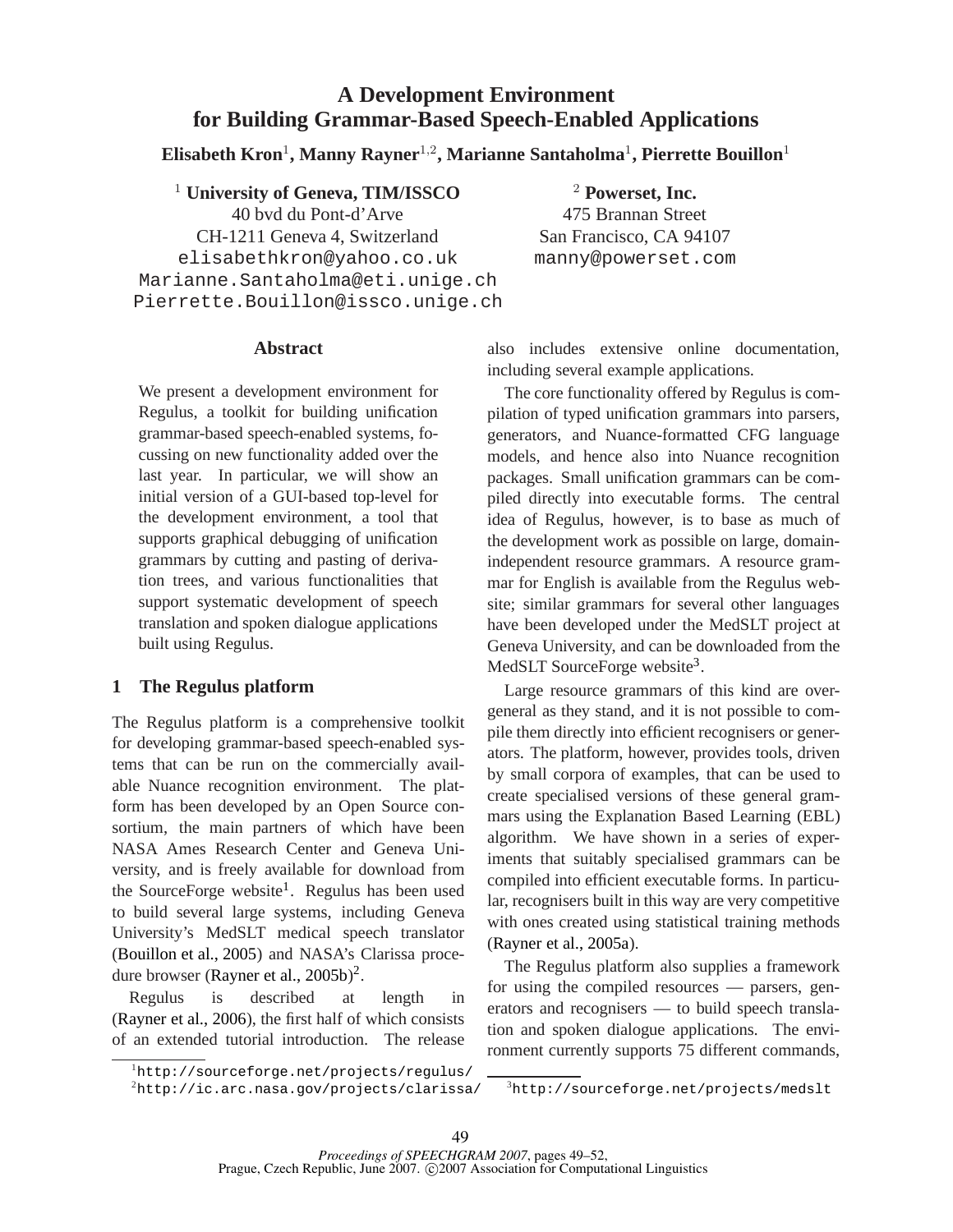which can be used to carry out a range of functions including compilation of grammars into various forms, debugging of grammars and compiled resources, and testing of applications. The environment exists in two forms. The simpler one, which has been available from the start of the project, is a command-line interface embedded within the SICStus Prolog top-level. The focus will however be on a new GUI-based environment, which has been under development since late 2006, and which offers a more user-friendly graphical/menu-based view of the underlying functionality.

In the rest of the paper, we outline how Regulus supports development both at the level of grammars (Section 2), and at the level of the applications that can be built using the executable forms derived from them (Section 3).

#### **2 Developing unification grammars**

The Regulus grammar development toolset borrows ideas from several other systems, in particular the SRI Core Language Engine (CLE) and the Xerox Language Engine (XLE). The basic functionalities required are uncontroversial. As usual, the Regulus environment lets the user parse example sentences to create derivation trees and logical forms; in the other direction, if the grammar has also been compiled into a generator, the user can take a logical form and use it to generate a surface string and another derivation tree. Once a derivation tree has been created, either through parsing or through generation, it is possible to examine individual nodes to view the information associated with each one. Currently, this information consists of the syntactic features, the piece of logical form built up at the node, and the grammar rule or lexical entry used to create it.

The Regulus environment also provides a more elaborate debugging tool, which extends the earlier "grammar stepper" implemented under the CLE project. Typically, a grammar development problem has the following form. The user finds a bad sentence B which fails to get a correct parse; however, there are several apparently similar or related sentences  $G_1...G_n$  which do get correct parses. In most cases, the explanation is that some rule which would appear in the intended parse for B has an incorrect feature-assignment.

A simple strategy for investigating problems of this kind is just to examine the structures of  $B$  and  $G_1...G_n$  by eye, and attempt to determine what the crucial difference is. An experienced developer, who is closely familiar with the structure of the grammar, will quite often be able to solve the problem in this way, at least in simple cases. "Solving by inspection" is not, however, very systematic, and with complex rule bugs it can be hard even for experts to find the offending feature assignment. The larger the grammar becomes, especially in terms of the average number of features per category, the more challenging the *ad hoc* debugging approach becomes.

A more systematic strategy was pioneered in the CLE grammar stepper. The developer begins by looking at the working examples  $G_1...G_n$ , to determine what the intended correct structure would be for  $B$ . They then build up the corresponding structure for the bad example, starting at the bottom with the lexical items and manually selecting the rules used to combine them. At some point, a unification will fail, and this will normally reveal the bad feature assignment. The problem is that manual bottom-up construction of the derivation tree is very time-consuming, since even quite simple trees will usually have at least a dozen nodes.

The improved strategy used in the Regulus grammar stepper relies on the fact that the  $G_1...G_n$  can usually be constructed to include all the individual pieces of the intended derivation tree for B, since in most cases the feature mis-match arises when combining two subtrees which are each internally consistent. We exploit this fact by allowing the developer to build up the tree for  $B$  by cutting up the trees for  $G_1...G_n$  into smaller pieces, and then attempting to recombine them. Most often, it is enough to take two of the  $G_i$ , cut an appropriate subtree out of each one, and try to unify them together; this means that the developer can construct the tree for  $B$  with only five operations (two parses, two cuts, and a join), rather than requiring one operation for each node in B, as in the bottom-up approach.

A common pattern is that  $B$  and  $G_1$  are identical, except for one noun-phrase constituent  $NP$ , and  $G_2$ consists of  $NP$  on its own. To take an example from the MedSLT domain, B could be "does the morning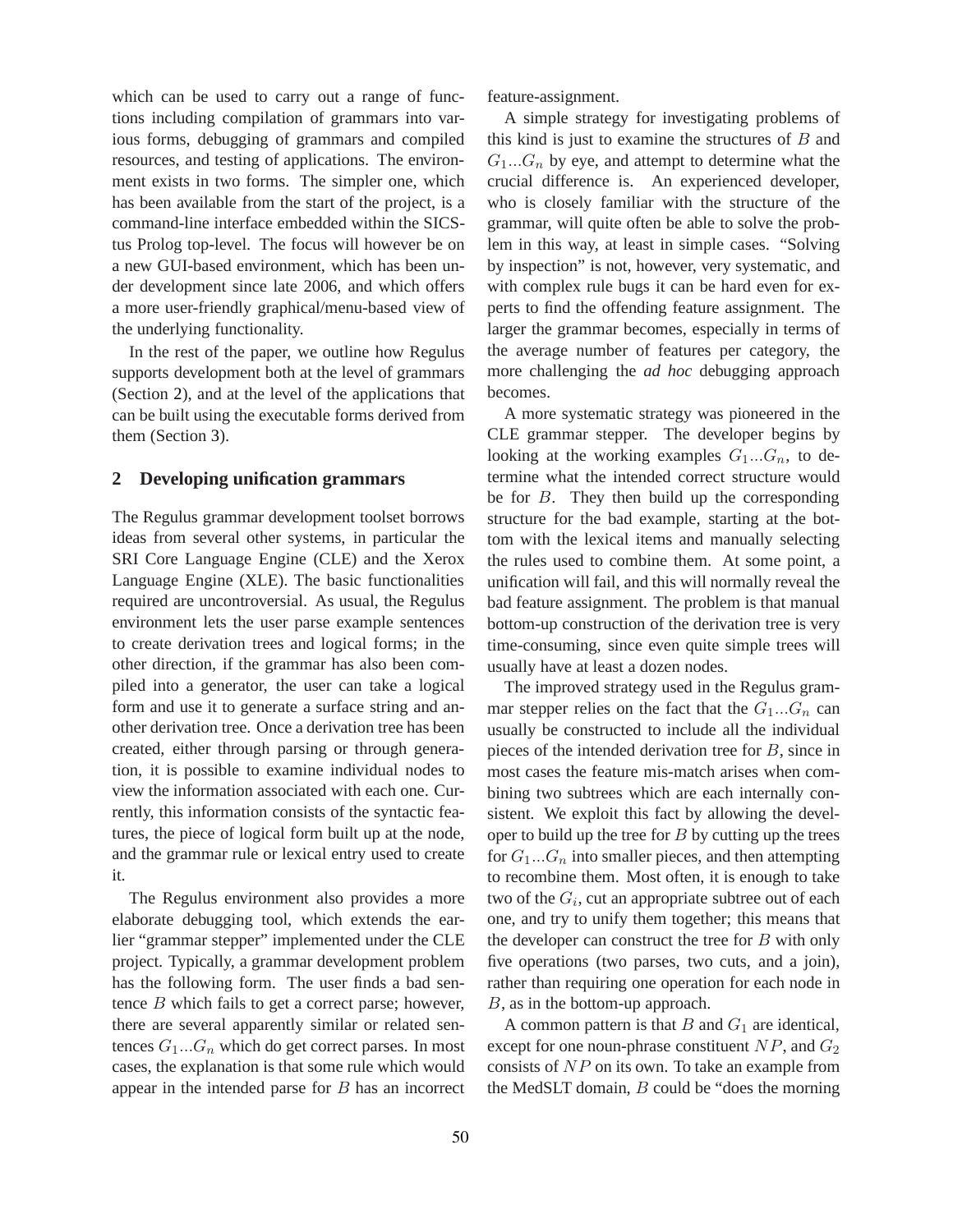

Figure 1: Example of using the grammar stepper to discover a feature mismatch. The window on the right headed "Stepper" presents the list of available trees, together with the controls. The windows headed "Tree 1" and "Tree 4" present the trees for item 1 ("does red wine give you headaches") and item 4 ("the morning"). The popup window on the lower right presents the feature mismatch information.

give you headaches?",  $G_1$  the similar sentence "does" red wine give you headaches?" and  $G_2$  the single NP "the morning". We cut out the first NP subtree from  $G_1$  to produce what is in effect a tree with an NP "slash category", that can be rendered as "does NP give you headaches?"; call this  $G'_1$ . We then cut out the single NP subtree (this accounts for most, but not all, of the derivation) from  $G_2$ , to produce  $G_2'$ . By attempting to unify  $G_2'$  with the NP "hole" left in  $G'_1$ , we can determine the exact nature of the feature mismatch. We discover that the problem is in the sortal features: the value of the sortal feature on  $G'_2$  is time, but the corresponding feature-value in the NP "hole" is action\/cause.

Figure 1 contains a screenshot of the development environment in the example above, showing the state when the feature mismatch is revealed. A detailed example, including screenshots for each step, is included in the online Regulus GUI tutorial<sup>4</sup>.

#### <sup>4</sup> Available in the file doc/RegulusGUITutorial.pdf from the SourceForge Regulus website

### **3 Developing applications**

The Regulus platform contains support for both speech translation and spoken dialogue applications. In each case, it is possible to run the development top-loop in a mode appropriate to the type of application, including carrying out systematic regression testing using both text and speech input. For both types of application, the platform assumes a uniform architecture with pre-specified levels of representation.

Due to shortage of space, and because it is the better-developed of the two, we focus on speech translation. The framework is interlingua-based, and also permits simple context-based translation involving resolution of ellipsis<sup>5</sup>. Processing goes through the following sequence of representations:

- 1. Spoken utterance in source language.
- 2. Recognised words in source language.

<sup>&</sup>lt;sup>5</sup>Although it is often possible to translate ellipsis as ellipsis in closely related language pairs, this is usually not correct in more widely separated ones.